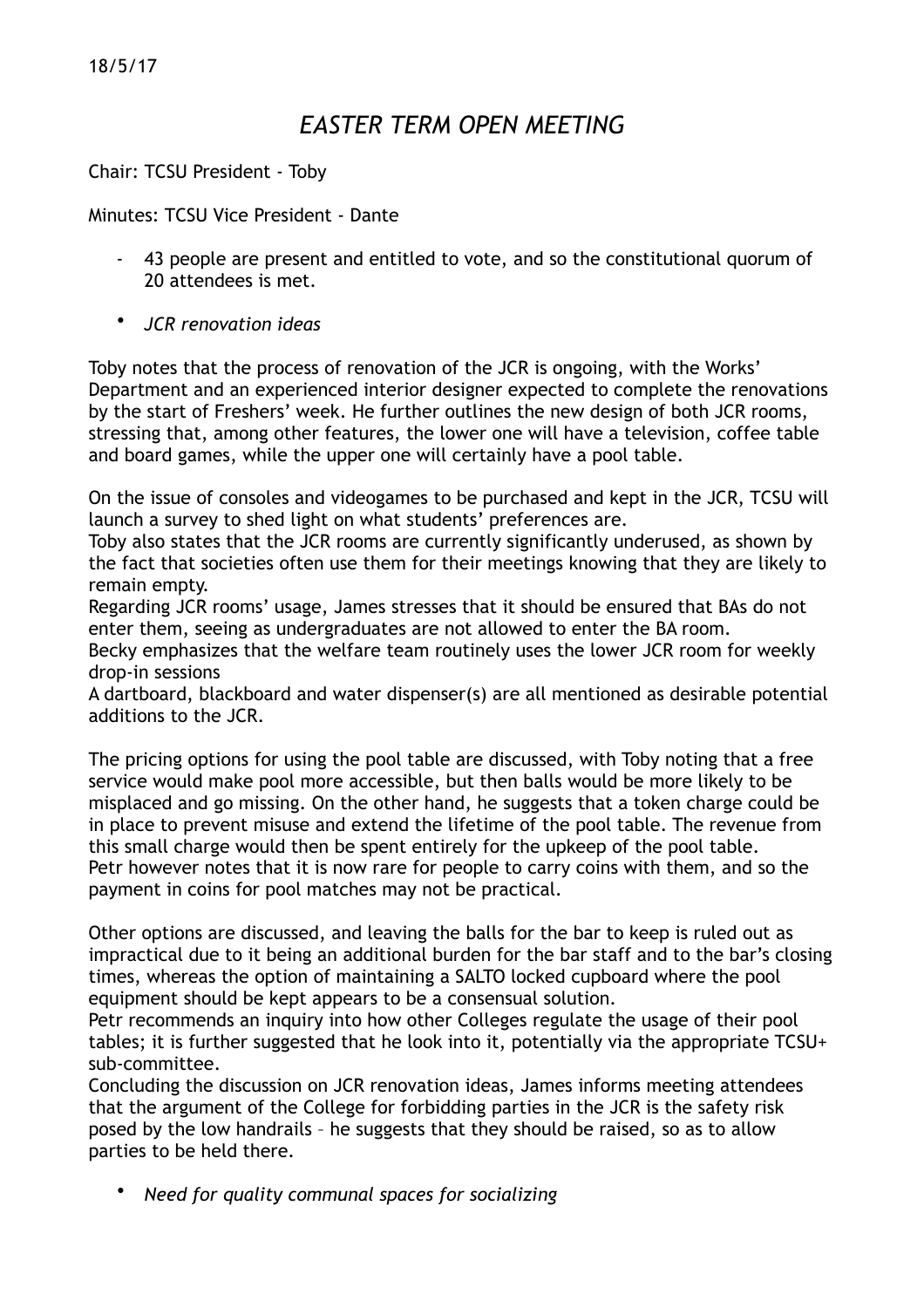Becky notes that the Blue Boar Common Room is currently underused.

Several meeting attendees note that the pianos present in College are currently poorly maintained and that they are frequently out of tune – a consensus emerges on improving the situation both in terms of quality and quantity.

Toby stresses that the Butler House Party Room in Burrell's has been booked until the end of Easter Term for students to revise in while being able to have conversations and eat and drink.

Seeing as Wi-Fi connection is currently missing in the Burrell's Field TV room, Toby will raise this issue with the Works' Department.

Toby also stresses that the currently unused wine cellar under Whewell's Court will soon be renovated, and that TCSU will conduct a survey on its preferred uses for students. Among the meeting attendees a consensus emerges that this space should be used to host parties and Ents rather than art exhibitions.

• *Creation of action teams for larger TCSU projects* 

Toby emphasizes that the involvement of a greater number of students in the various initiatives of TCSU, e.g. through TCSU+, would be very beneficial for the community. An example of an area in which greater engagement would be particularly desirable is in investigating possible future changes to the room ballot system, in that it will be soon reformed by College.

• *President's stay in College for five weeks of the Long Vacation for TCSU work* 

Toby says that the TCSU committee supports his intention to spend all of September and the last week of June in College in order to undertake the necessary research for several of the initiatives of TCSU and to write reports for proposals to College. This would allow him to do TCSU work full-time rather than during the hectic, last weeks of Easter Term.

The rationale behind this stay is to have meetings with members of the Fellowship in person to advance the causes of TCSU at a very low cost, as Toby would only require his expenditure on accommodation in College and on food to be funded by TCSU. Relative to the size of the TCSU budget, it is stressed that the amount of money required for this plan to go ahead is not substantial. Furthermore, Toby emphasizes that since the last College Council will be held in mid-July and since September usually features significant planning for Freshers' week, both portions of his stay in College could be very effective.

Rebecca notes that what Toby could achieve during said weeks is constrained by him being on his own, without the rest of the committee, and that food expenses need not be funded for him, as he would face a similar expenditure regardless of whether he is in College or not.

Petr adds that the members of the Fellowship that Toby would want to meet with may not be available as frequently as he is during the weeks he would spend in College. Nevertheless, Toby emphasizes that the logistical side of some projects, including the JCR renovation, could be improved and quickened thanks to his stay.

Nicholas and James argue that judging from the examples of past committees, 2-3 weeks seem a sufficient amount of time.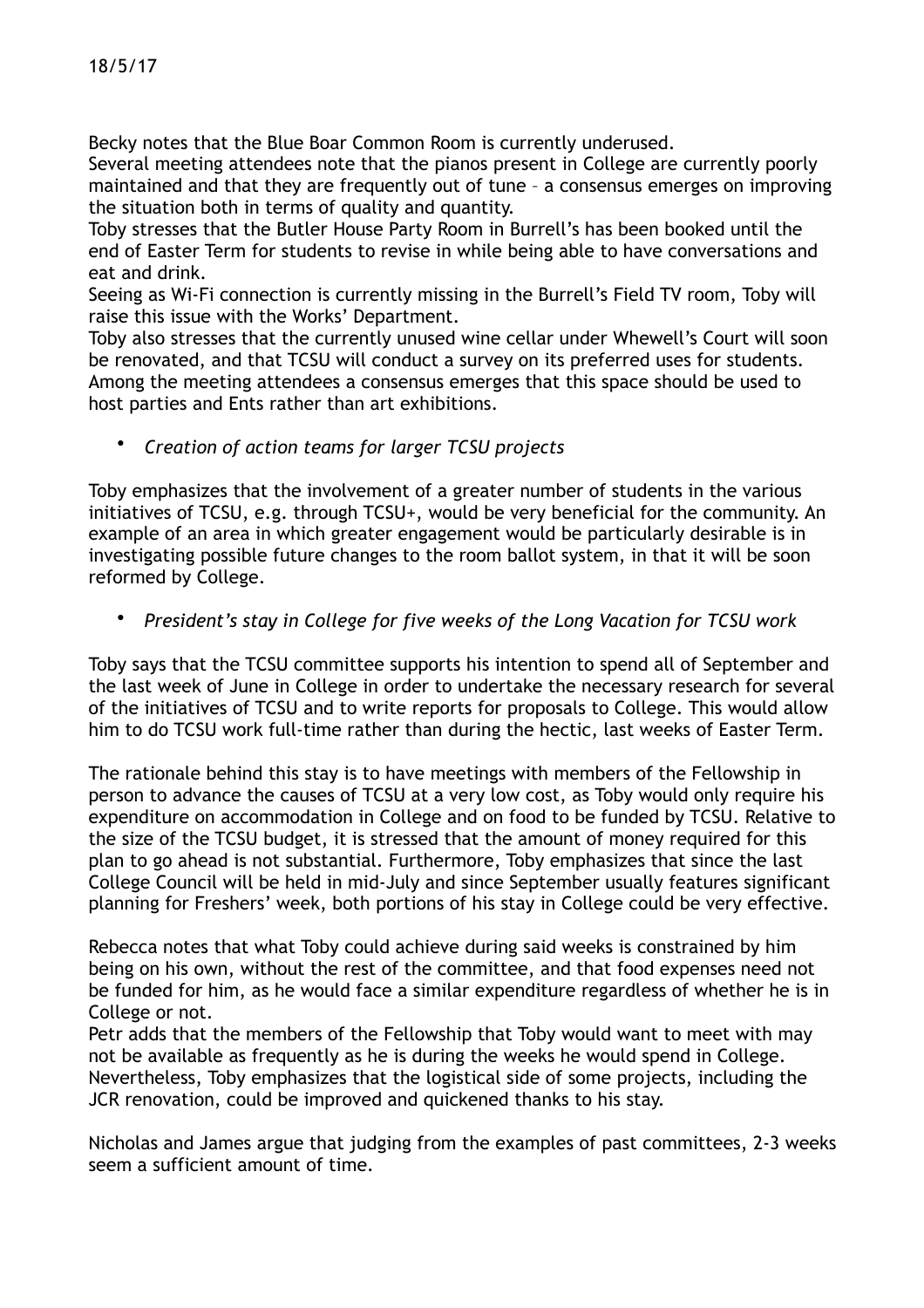Ben suggests that Toby may want to travel back and forth between home and Cambridge, but it is acknowledged that this would be too disruptive for him, due to train costs and travels' duration.

When highlighting criteria for potentially shortening the period of time that Toby would spend in College during the holidays, Ruth says it would make sense for Toby to have one-on-one meetings via Skype for example, and only multilateral ones in person. Furthermore, Rebecca suggests attempting to schedule such meetings in advance to clarify which weeks would be particularly useful for Toby to be in person in College. Toby clarifies that after the period(s) of time spent in College during the vacations he will publish a report on his work and contributions, so as to make the whole process as transparent as possible.

The motion to endorse Toby's stay in College with TCSU funding for the last week of June is put to a vote, and it passes with 42 votes in favour and 1 abstention.

The motion to refund him for his food expenses during said period(s) of time is put to a vote, and it passes with 33 votes in favour, 2 against and 8 abstentions.

• *Updates from CUSU Councils of term* 

Toby and Dante brief the meeting attendees on the recent budgetary difficulties faced by CUSU, on their causes and proposed solutions. It is stressed that said difficulties do not affect TCSU's finances, which remain sound.

• *CUSU Women's officer's petition* 

Rebecca briefs meeting attendees on the petition put forward by the CUSU Women's officer to 'give sexual assault survivors better support at university'.

• *Vacation storage options* 

The implementation of the option of placing lockable cupboards or boxes in every room has been deemed as too expensive and logistically burdensome by the Works' department, notes Toby. Hence, another possibility might be to use the services offered by a private company that is already working with several other Colleges in Cambridge. The company offers to collect, store and then return a great deal of boxes, with a fixed price being paid per box per month. Toby adds that the system of collection and delivery is flexible and could then be arranged on an individual basis online.

Toby stresses that while it is as of now unclear the extent to which the College will fund this means of storage for the individual, he notes that it is likely that the full cost of insuring the objects in the boxes will indeed be covered by College. Nevertheless, it is stated that this would not in any way affect the existing storage space that is currently reserved for international students.

Farzana and Petr note that eventually the total expenditure on box storage through the company will be equivalent to, if not higher than, the cost of installing lockable cupboards in every room.

The attractiveness of the storage option through the company is its rapid implementation and its flexibility – both because it can be attempted once and not repeated again, and because the number of boxes stored is easily adjustable.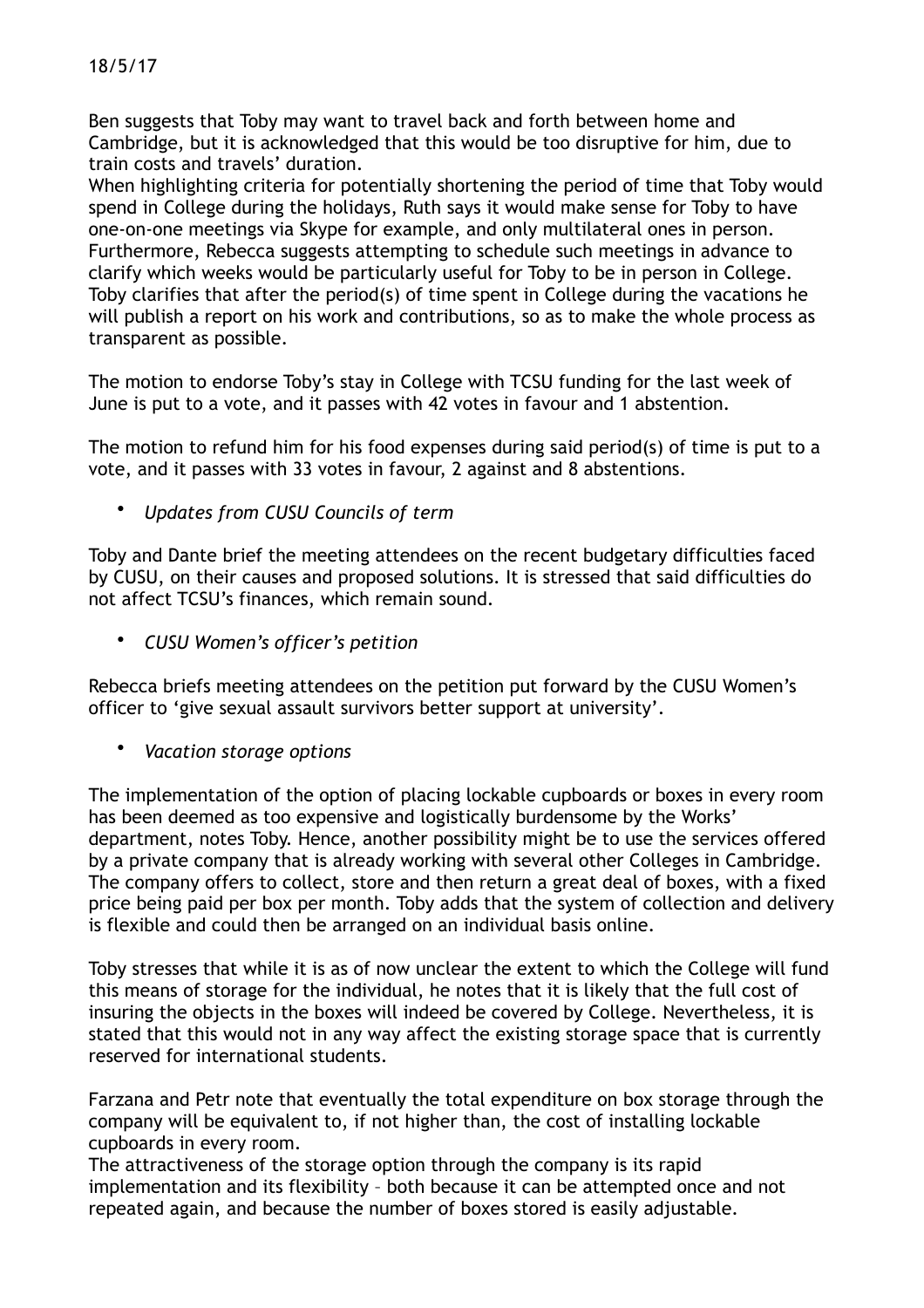Seb, Ali and James note that all those needing to leave boxes behind should be able to leave them in the rooms that are vacated during the holidays, although it is acknowledged that even though the accommodation office might well know in advance which rooms will indeed be left empty, the manpower and logistics required could be substantial.

Toby informs the meeting attendees that he will share with them a 'decision matrix' provided by College pertaining to the costs and benefits of the various storage options. Toby concludes the discussion by stating that TCSU will make its voice heard on reforming the room booking and room balloting systems, and that doing so by providing practical suggestions and solutions will make TCSU's action even more effective.

• *Outcome of BT subscription survey* 

Having acknowledged the outcome of the survey and briefed meeting attendees on its details, Joanna notes that TCSU will maintain the subscription as it is, in that it is a service that is beneficial for students' welfare and because it can be easily afforded by TCSU.

Regarding what can be afforded by TCSU, Adam requests clarifications on the LGBT officer's allocated funds for events, and it is acknowledged that the reserves of the 1TQ society may also be used for such initiatives. Rebecca then raises the matter of the need for a Sky+ subscription, the negotiation of which would happen via CUSU, notes Joanna. Petr finally stresses that it should be clarified exactly which programs and videogames one is able to access from the JCR, especially for freshers.

• *Discount deals* 

Joanna has been in contact with several local companies for the obtainment of discount deals for Trinitarians, and these will be struck in the coming days. James suggests considering the companies with which other unions already have similar deals in place, as they are likely to offer similar offers to TCSU too.

• *Welfare events* 

While puppy therapy events may not be held in College due to regulatory reasons, an event such as 'welfare gelato' on the Backs is much more likely to be approved by College.

## • *Waste disposal in gyp rooms*

There are currently no recycling bins in gyp rooms. While these may represent an additional burden for bedders, it is seen as beneficial to have recycling bins in as many places in College as possible. Becky stresses that a lot of waste is created in gyps, and most other Colleges have recycling systems in place that are far more advanced than Trinity's. Mia could look into this issue and suggest improvements on this matter.

• *Motion for TCSU to conduct a survey regarding views on Scholars' privileges* 

James stresses that there are numerous privileges that Scholars enjoy, and that are not simply limited to an advantageous position in the room ballot. Both Rebecca and James